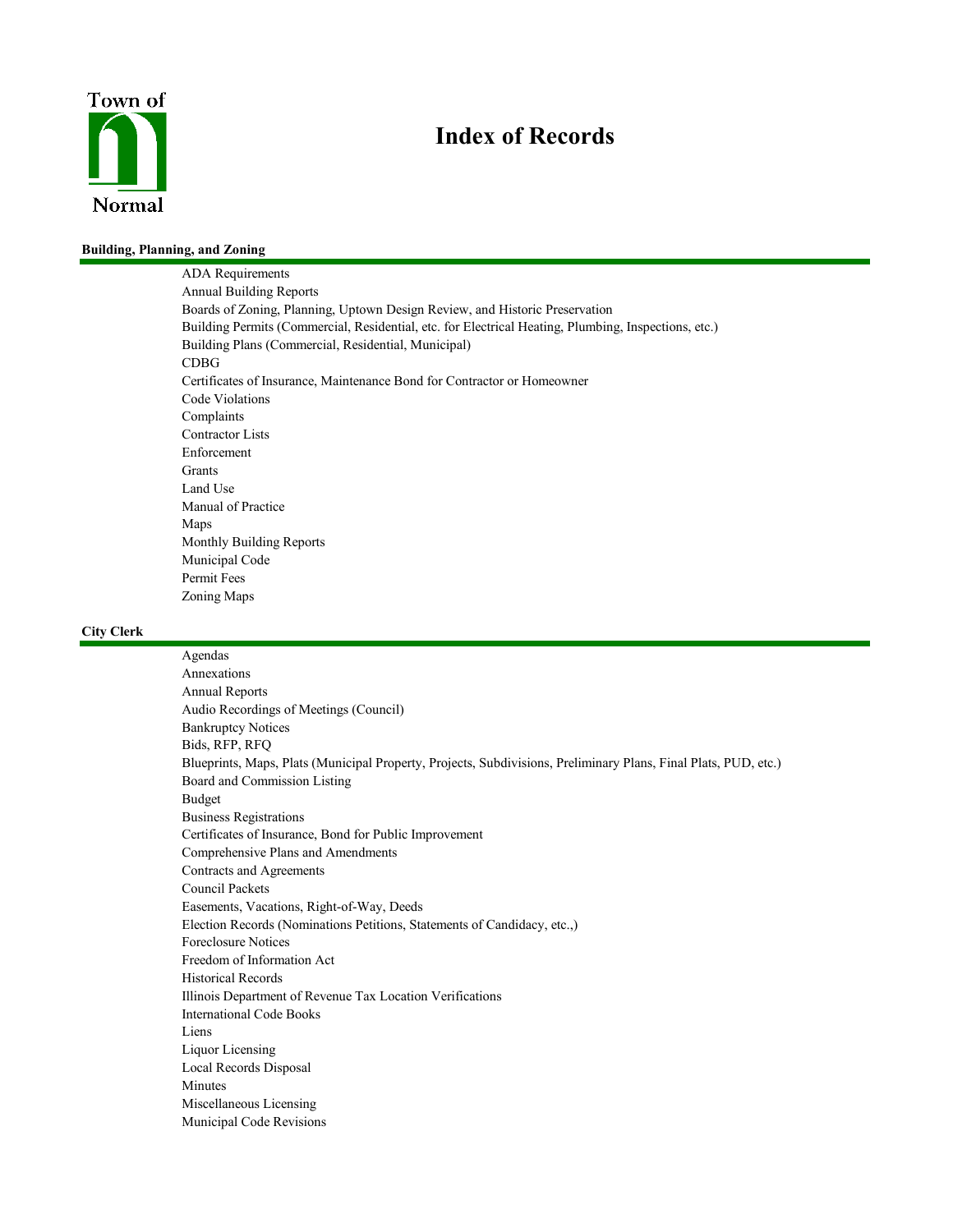Municipal Code Revisions Notices of Hearings, Lettings, Meetings, and Certificate of Publications Official Oaths OMA Certificates of Completion Ordinances Petitions to City Council Planning Commission Files Proclamations Resolutions Statement of Economic Interest, List of Persons Required to File Vehicle Files (Titles, Licensing, etc.) Zoning Board Files

#### **Engineering and Public Works**

Air Test Acceptance Blueprints and Maps (Public Works Projects, Engineering, etc.) Bridge Records Certificates of Insurance, Maintenance Bond for Contractor or Homeowner Concrete Tests Curb Cut Applications Design Files Engineering Files Engineering Project Files (Blueprints, correspondence, Agreements, Notes, Specifications) Equipment Files Excavation Permits Fleet Maintenance Records Flood Zone Determinations Fuel Usage Grants Monthly Reports Motor Fuel Tax Records (MFT) Permits to Construct a Private Sewage Disposal System Plan Files Project Flood Plain Files, Maps Sanitary Sewer Map Sidewalk Participation Storm Sewer Maps Subdivision Project Files Traffic Control Device Information Utility Maps Weekly Reports Work Orders

# **Facilities and Energy Management**

Equipment and Inventory Material Data Safety Sheets Operating Procedures Municipal Building Plans

#### **Finance**

Account Balance Reporting Accounts Receivable Invoices Audit Reports Bank Statements and Deposit Slips Budget Adjustment Records Budget and Trend Analysis Cancelled Bonds and Coupons Cancelled checks (digital)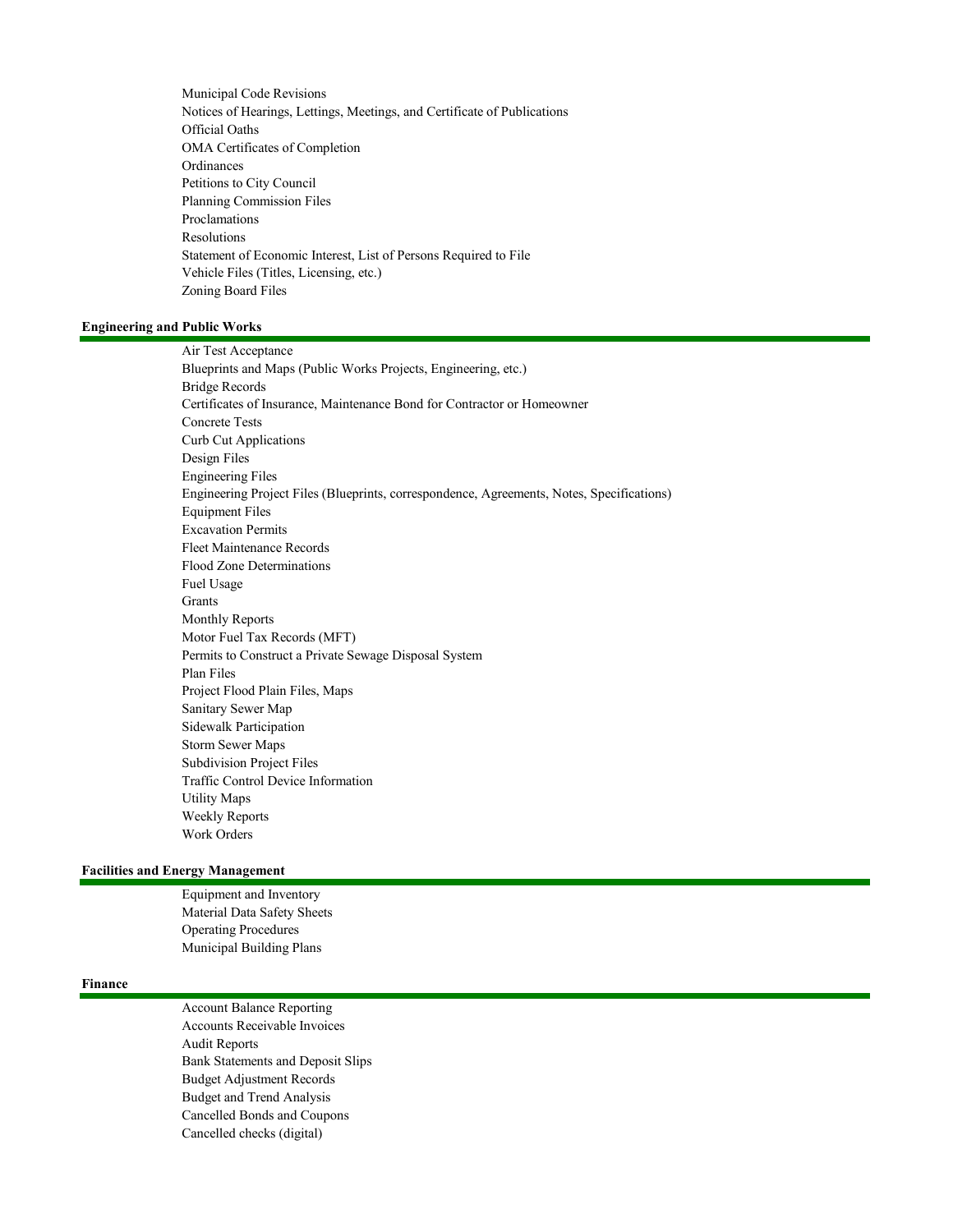Cash Receipts Comprehensive Annual Financial Reports Daily Reports Expense / Accounts Payable Report Illinois Municipal Retirement Fund Records (IMRF) Inventory Listing - Vehicle Reserve Fund Investments Loan Records Official Bond Records Paid Bills and Invoices ( Accounts Payable) Payroll Reports State and Federal Tax Statements and Reports Town Owned Property Listing

# **Fire**

Building Construction Plans (Fire Dept. Copies) Fire Company Reports, Incident Reports, Rescue Service Reports Fire Inspection Records Occupancy Certifications Fire Investigation Records and Reports Firefighter Training Records Equipment Files (Maintenance, Inspection, and Inventory) Run Sheets (Fire and Ambulance Assists) Monthly Reports Union Contracts (Copies) Above Ground Tank Permits

# **Human Resources**

Benefit Files Collective Bargaining Agreements Complaint Files (Human Relations Commission) Employee Injury Reports Employment / Hiring Procedures Employment Applications (Solicited and Unsolicited) Equal Employment Opportunity Commission Report Firefighter and Police Applicant Files (Failed, Qualified, or Never Hired) Illinois Municipal Retirement Fund (IMRF) Insurance Claims (Paid Bills, Claims, Explanation of Benefits, Health, etc.) Job Descriptions / Classifications Leave Requests (FMLA) Official Personnel Files Performance Evaluations Personnel Policies and Procedures Safety and Wellness Program Materials Salary Schedule Service Award Dates Training Sign In Sheets (Police and Fire) U.S. Immigration and Naturalization Service Form (I-9) Employment Eligibility Verification Forms Unemployment Compensations Claims Work Comp Claims

### **Innovation & Technology**

Data Back Up and System Back Up Files (Monthly, End of FY) Digital Copies of Town Communication Digital GIS (Geographic Information Systems) data Digital Video from Surveillance Cameras Equipment Inventory (Hardware & Software) Work Orders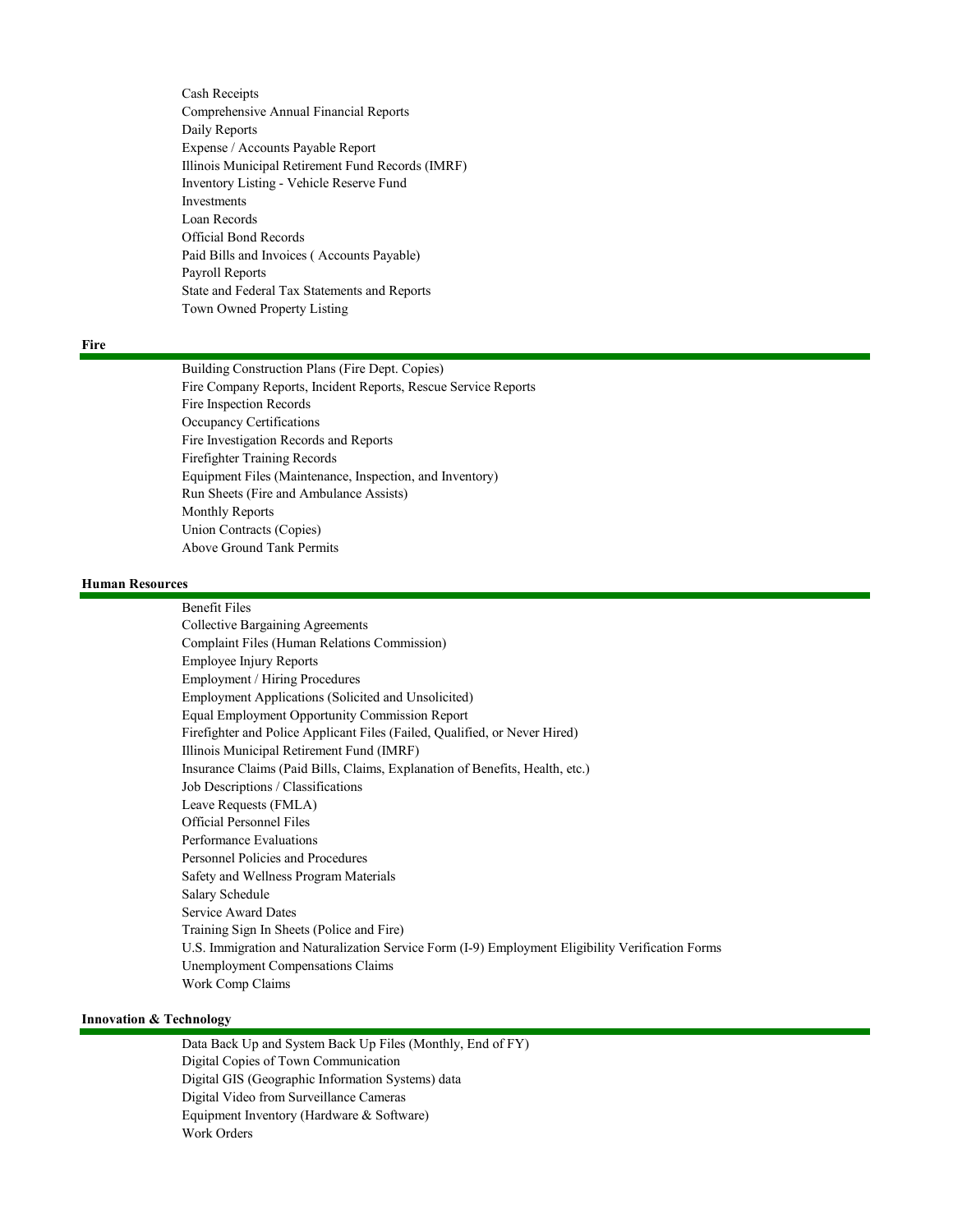Appraisals Assessment Complaints Bankruptcy and Foreclosure Notices Case Files Certificate of Status of Exempt Property Labor Files (Lawsuits) Policies and Procedures

# **Parks and Recreation**

Accident Reports Cash Receipts Equipment and Inventory Financial Ledgers Golf Course Registration Grants Park Property Maps, Plats, Blueprints Program Brochures Program Materials Program Sign In/Out Sheets Swimming Pool Water Quality Reports Time Sheets Water Rescue Reports

#### **Police**

Alcohol and Tobacco Audits Alphabetical Index Animal Bite Reports and Hearings Arrest Records, Booking Sheets Body-Cam Video Case Reports Citizen Complaints Daily Reports Equipment Evidence Records False Alarm Billing Records Fingerprints General Liability Waivers (Ride A longs, etc.) In-Car Video Internal Department Investigations Juvenile Records L.E.A.D.S. Records Mass Gathering Permit Application Records Monthly Detail Reports from Circuit Clerk Monthly Traffic Reports Mug Shots Non-Criminal Reports Ordinance Violation Complaints / Tickets Parking Tickets and Reports Policy Manual Public Address System Permits Sex Offender Listing Solicitor Permits Subpoenas, Summons, Court Orders, Seizures Tow Reports Traffic Accident Reports Traffic Tickets

#### **Legal**